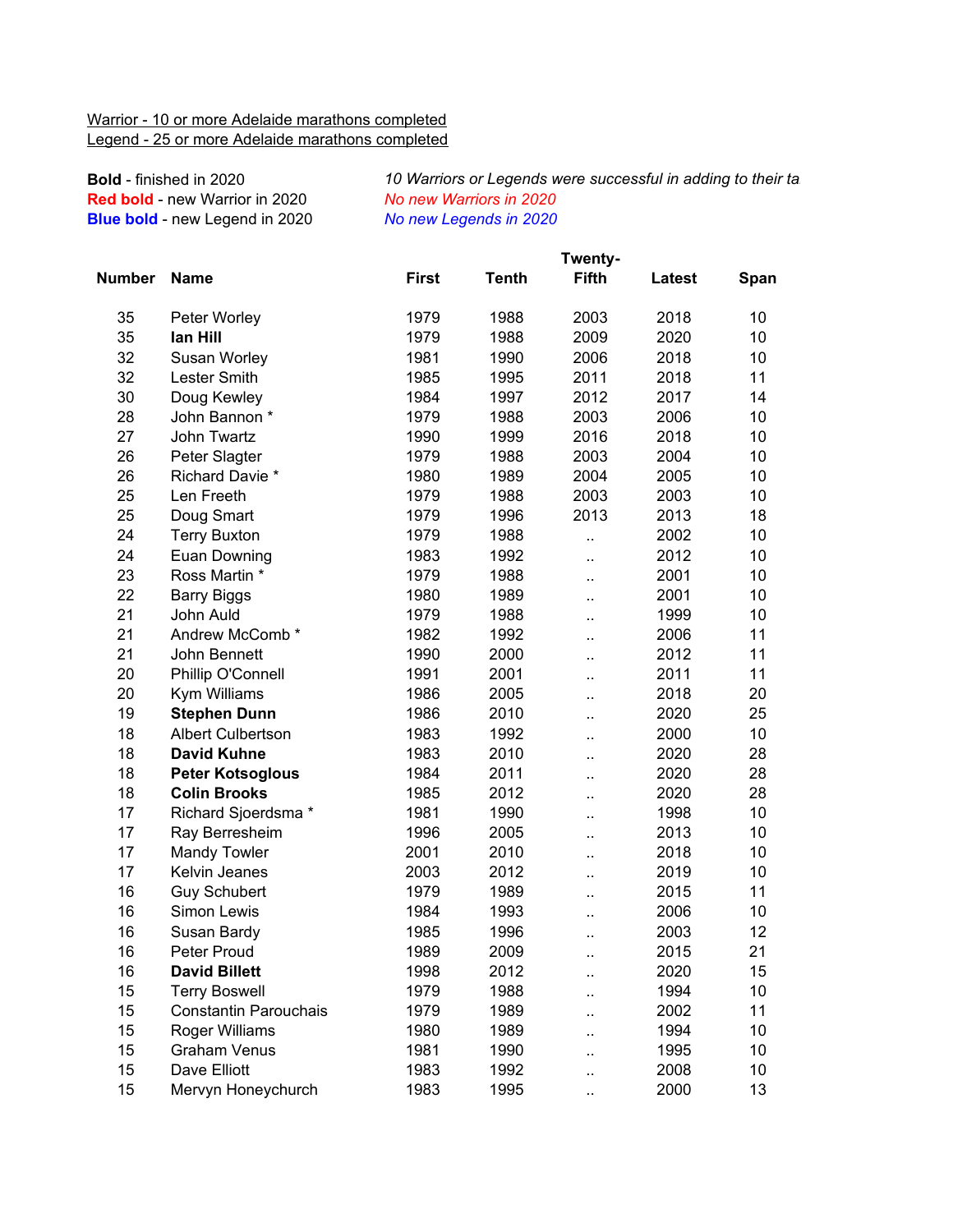| 15 | Jerry Zukowski                              | 1991         | 2000 | $\ddot{\phantom{a}}$       | 2005 | 10 |
|----|---------------------------------------------|--------------|------|----------------------------|------|----|
| 15 | George Bennett                              | 1994         | 2003 | ٠.                         | 2009 | 10 |
| 15 | Paul Rugless                                | 1996         | 2008 | ä.                         | 2014 | 13 |
| 15 | Paul Greenwood                              | 2003         | 2012 | Ω.                         | 2017 | 10 |
| 14 | <b>Prince White</b>                         | 1980         | 1989 | ٠.                         | 1993 | 10 |
| 14 | David Standeven                             | 1982         | 1991 | ٠.                         | 2002 | 10 |
| 14 | <b>Trevor Skewes</b>                        | 1980         | 1993 | ٠.                         | 2012 | 14 |
| 14 | Peter Gray                                  | 1984         | 1993 | ٠.                         | 2004 | 10 |
| 14 | David Ashfield *                            | 1985         | 1994 | $\ddot{\phantom{a}}$       | 2001 | 10 |
| 14 | Rob King                                    | 1986         | 1997 | ٠.                         | 2001 | 12 |
| 14 | <b>Tim Kersten</b>                          | 1989         | 2001 | ٠.                         | 2019 | 13 |
| 14 | John Richards                               | 1991         | 2001 | ٠.                         | 2005 | 11 |
| 14 | Jane Bennett                                | 1994         | 2004 | ٠.                         | 2009 | 11 |
| 14 | Robin McBride                               | 2000         | 2009 |                            | 2018 | 10 |
| 14 | <b>Paul Carlsson</b>                        | 2002         | 2015 | ٠.                         | 2020 | 14 |
| 13 | Allan Fox                                   | 1979         | 1988 |                            | 1991 | 10 |
| 13 | Barry McDermott *                           | 1979         | 1988 | $\ddot{\phantom{a}}$       | 1991 | 10 |
| 13 | David Groat                                 | 1979         | 1988 |                            | 1993 | 10 |
| 13 | Peter Quigley                               | 1983         | 1993 | Ω.                         | 2000 | 11 |
| 13 | Ron Schubert                                | 1984         | 1994 | ٠.                         | 2000 | 11 |
| 13 | <b>Lloyd Roberts</b>                        | 1985         | 1996 |                            | 1999 | 12 |
| 13 | Thomas Bradley *                            | 1988         | 1998 | ٠.                         | 2001 | 11 |
| 13 | Dean Elliott                                | 1981         | 2007 | ٠.                         | 2018 | 27 |
| 13 | <b>Cliff Pannell</b>                        | 1997         | 2009 | ٠.                         | 2013 | 13 |
| 13 | <b>Alan Twartz</b>                          | 1986         | 2010 | ٠.                         | 2016 | 25 |
| 12 | Ken Graham                                  | 1979         | 1988 | ٠.<br>$\ddot{\phantom{a}}$ | 1990 | 10 |
| 12 | <b>Dick Crotty</b>                          | 1979         | 1989 |                            | 1998 | 11 |
| 12 | Colin Trengove                              | 1980         | 1990 | ٠.                         | 1992 | 11 |
| 12 | Ken Down                                    | 1984         | 1993 | Ω.                         | 1995 | 10 |
| 12 | Jacky Whitting                              | 1986         | 1996 | ٠.                         | 2000 | 11 |
| 12 | Owen Lloyd                                  | 1988         | 1999 | $\ddot{\phantom{a}}$       | 2002 | 12 |
| 12 | lan Kennett                                 | 1991         | 2000 | ٠.                         | 2002 | 10 |
| 12 | Jack Donkin                                 | 1992         | 2002 | $\ddot{\phantom{a}}$       | 2006 | 11 |
| 12 | John Gibbie                                 | 2002         | 2011 |                            | 2014 | 10 |
| 12 | Liam Hanna                                  | 1980         | 2015 | $\ddot{\phantom{a}}$       | 2018 | 36 |
| 12 | Mark Bloomfield                             |              | 2016 | ٠.                         | 2018 | 11 |
| 12 |                                             | 2006<br>2008 | 2017 |                            | 2019 | 10 |
| 12 | <b>Graham Tottey</b><br><b>Rob Robinson</b> |              |      |                            |      |    |
|    |                                             | 2009<br>2007 | 2018 | $\ddot{\phantom{a}}$       | 2020 | 10 |
| 12 | <b>Stan Trzepacz</b>                        |              | 2018 |                            | 2020 | 12 |
| 11 | John Murfitt                                | 1979         | 1988 | $\ddot{\phantom{a}}$       | 1991 | 10 |
| 11 | Morris Allen                                | 1979         | 1990 |                            | 1991 | 12 |
| 11 | <b>Raymond Roberts</b>                      | 1981         | 1990 | . .                        | 1991 | 10 |
| 11 | Goran Bergqvist                             | 1981         | 1992 |                            | 1995 | 12 |
| 11 | <b>Adrian Pearce</b>                        | 1983         | 1993 | ٠.                         | 1994 | 11 |
| 11 | Piet Crosby                                 | 1979         | 1994 |                            | 2010 | 16 |
| 11 | <b>Helen Bridges</b>                        | 1982         | 1995 | ٠.                         | 2000 | 14 |
| 11 | Robert Wiese*                               | 1984         | 1996 |                            | 1997 | 13 |
| 11 | Les Boulton                                 | 1987         | 1996 |                            | 1997 | 10 |
| 11 | <b>Peter Twartz</b>                         | 1990         | 1999 | .,                         | 2000 | 10 |
| 11 | <b>Christine Lubcke</b>                     | 1986         | 2003 | ٠.                         | 2004 | 18 |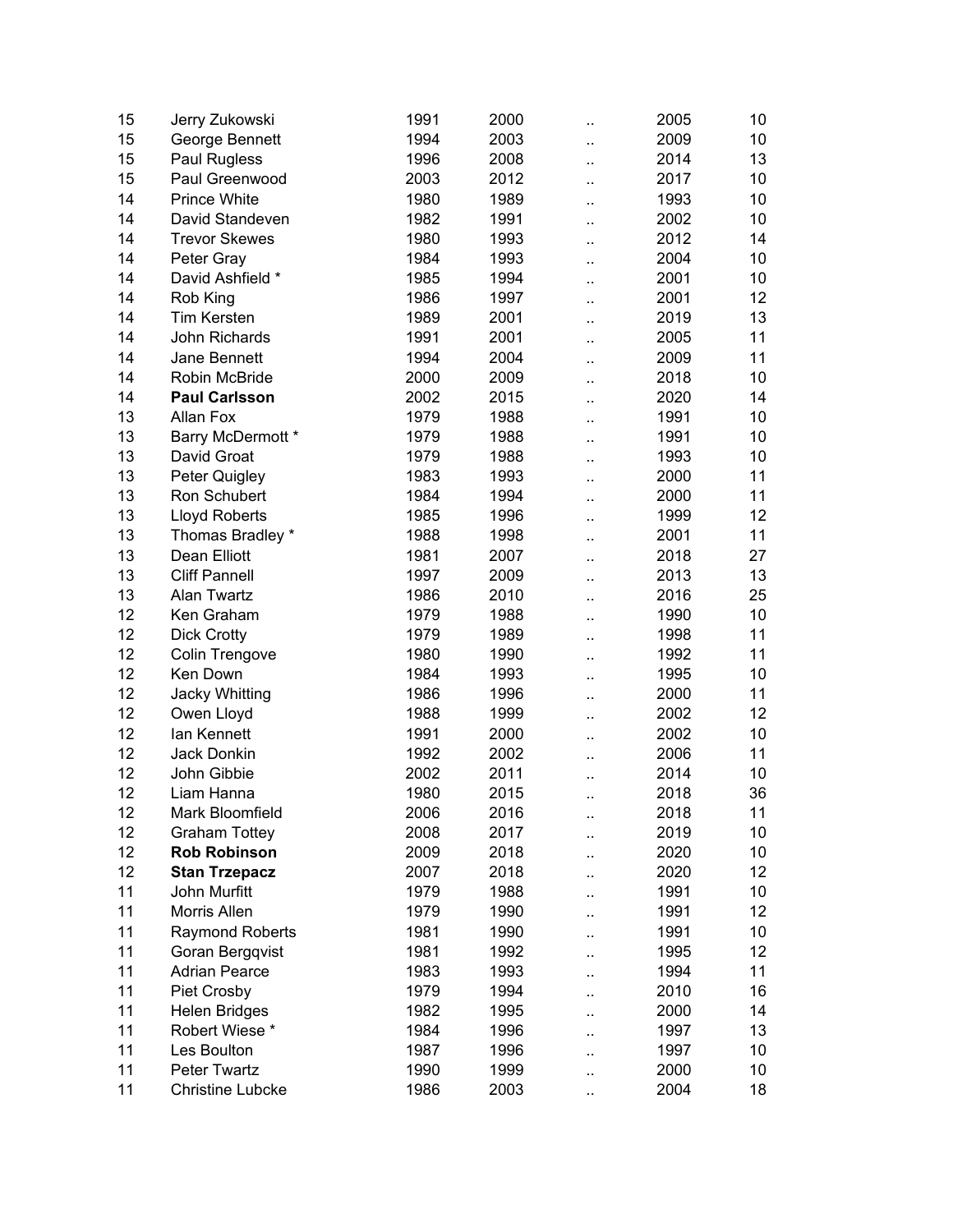| 11 | <b>Steve Martin</b>       | 1992 | 2004 | ٠.                   | 2006 | 13 |
|----|---------------------------|------|------|----------------------|------|----|
| 11 | Paul Cecchin              | 1999 | 2016 |                      | 2018 | 18 |
| 11 | <b>Tak Chau</b>           | 2010 | 2019 | $\ddot{\phantom{a}}$ | 2020 | 10 |
| 10 | <b>Bruce Abrahams</b>     | 1979 | 1988 |                      | 1988 | 10 |
| 10 | <b>Wilfried Lamprecht</b> | 1980 | 1989 |                      | 1989 | 10 |
| 10 | <b>Anthony Bridges</b>    | 1980 | 1989 | $\ddot{\phantom{a}}$ | 1989 | 10 |
| 10 | David Edyvean             | 1979 | 1989 | ٠.                   | 1989 | 11 |
| 10 | Rod Martin                | 1981 | 1990 | ٠.                   | 1990 | 10 |
| 10 | Edward Trojanowski        | 1981 | 1990 | ٠.                   | 1990 | 10 |
| 10 | Larry Matwijczuk          | 1980 | 1990 | ٠.                   | 1990 | 11 |
| 10 | Phillip Parkin            | 1982 | 1991 | ٠.                   | 1991 | 10 |
| 10 | Geoff Howard              | 1984 | 1993 | ٠.                   | 1993 | 10 |
| 10 | <b>Malcolm Edmonds</b>    | 1984 | 1993 |                      | 1993 | 10 |
| 10 | Kenneth Minne             | 1981 | 1993 |                      | 1993 | 13 |
| 10 | Ken Patterson             | 1985 | 1994 | ٠.                   | 1994 | 10 |
| 10 | Peter Sandery             | 1980 | 1995 |                      | 1995 | 16 |
| 10 | Colin Spall               | 1983 | 1996 | ٠.                   | 1996 | 14 |
| 10 | <b>Robert Bennett</b>     | 1987 | 1996 |                      | 1996 | 10 |
| 10 | Mike Nolan                | 1982 | 1997 | ٠.                   | 1997 | 16 |
| 10 | Mal Quorn-Smith           | 1982 | 1998 |                      | 1998 | 17 |
| 10 | Sharon Sharpe             | 1985 | 1999 | ٠.                   | 1999 | 15 |
| 10 | <b>Michael Tompkins</b>   | 1989 | 2001 | ٠.                   | 2001 | 13 |
| 10 | John Backhouse *          | 1992 | 2001 |                      | 2001 | 10 |
| 10 | <b>Corrie Davel</b>       | 1997 | 2008 | ٠.                   | 2008 | 12 |
| 10 | <b>Colin Hall</b>         | 1985 | 2010 |                      | 2010 | 26 |
| 10 | Gary Thompson             | 1993 | 2011 |                      | 2011 | 19 |
| 10 | Peter Field               | 1984 | 2012 | ٠.                   | 2012 | 29 |
| 10 | <b>Brian Chandler</b>     | 1981 | 2017 |                      | 2017 | 37 |
| 10 | David Hill                | 2004 | 2018 | ٠.                   | 2018 | 15 |

## \* deceased

*Please contact Ian Hill or the SARRC with any queries about this list or notification of deceased Warriors.*

Span = number of years to become a Warrior

## **NEARLY A WARRIOR (one to go)**

| Number | <b>Name</b>          | <b>First</b> | <b>Ninth</b> | Age at<br><b>Ninth</b> |
|--------|----------------------|--------------|--------------|------------------------|
| 9      | David Staehr         | 2009         | 2019         | 42                     |
| 9      | Dean Zweck           | 2005         | 2017         | 71                     |
| 9      | Allan Plunkett       | 1996         | 2006         | 60                     |
| 9      | Dennis Watkins       | 1994         | 2006         | 59                     |
| 9      | <b>Thomas Naylor</b> | 1992         | 2002         | 59                     |
| 9      | Leonard Sampson      | 1982         | 2002         | 53                     |
| 9      | Mark Grantham        | 1980         | 2000         | 43                     |
| 9      | Helen O'Connor       | 1979         | 2000         | 48                     |
|        |                      |              |              |                        |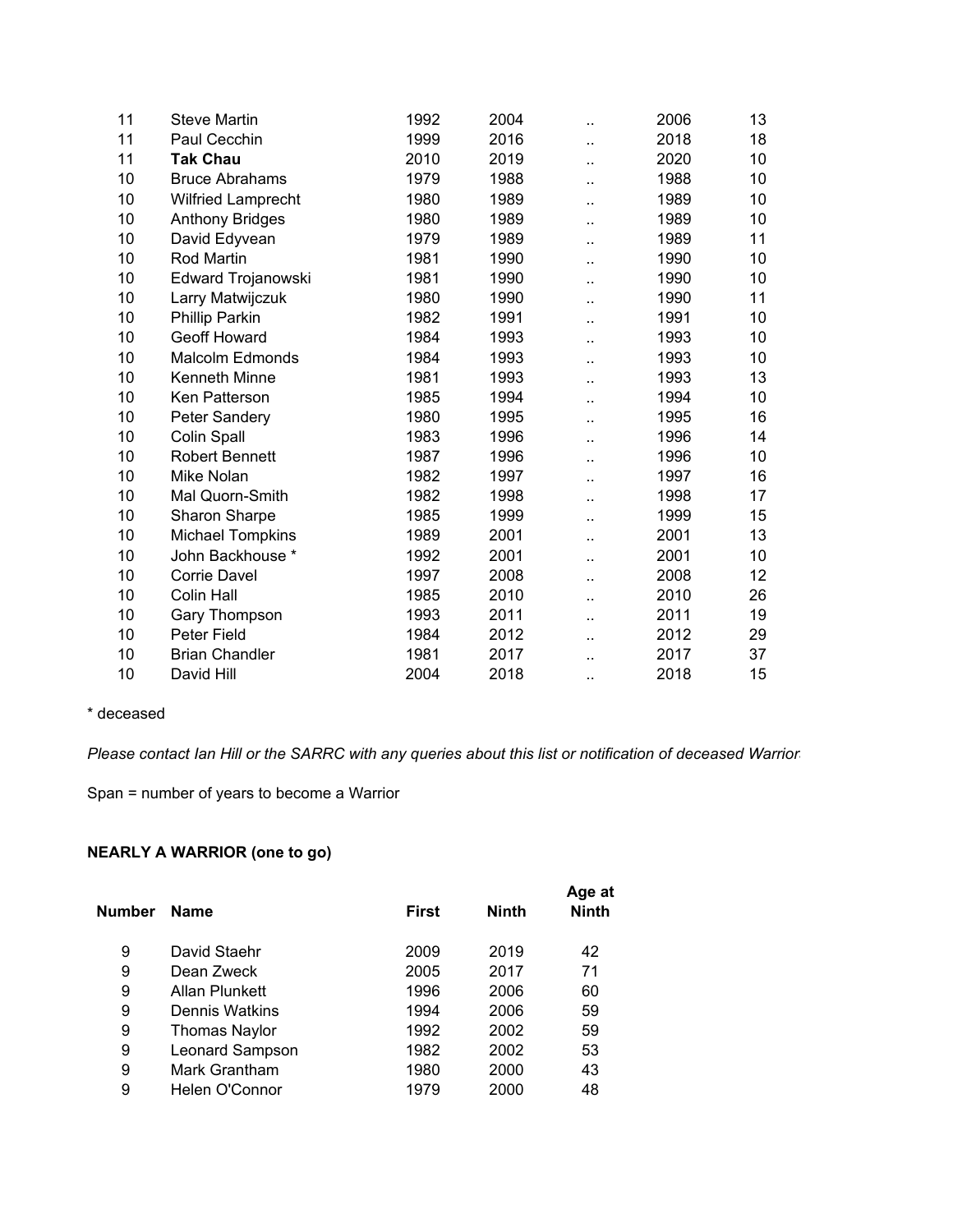| 9 | Steve Bray             | 1981 | 1998 | 41 |
|---|------------------------|------|------|----|
| 9 | Peter Weston           | 1985 | 1997 | 47 |
| 9 | <b>Peter Gilkes</b>    | 1986 | 1996 | 49 |
| 9 | Merv Haines            | 1983 | 1994 | 44 |
| 9 | <b>Bill O'Brien</b>    | 1984 | 1994 | 47 |
| 9 | David Viner            | 1979 | 1994 | 44 |
| 9 | James Johnson          | 1985 | 1993 | 41 |
| 9 | <b>Tony Ashwell</b>    | 1979 | 1992 | 56 |
| 9 | Eric Baker             | 1984 | 1992 | 72 |
| 9 | John Hurling           | 1984 | 1992 | 49 |
| 9 | Peter Kitschke         | 1983 | 1992 | 61 |
| 9 | Stephen Trengove       | 1981 | 1991 | 33 |
| 9 | Tom Barry              | 1980 | 1989 | 69 |
| 9 | Barry Hanna            | 1980 | 1989 | 50 |
| 9 | <b>Bill Grant</b>      | 1980 | 1988 | 41 |
| 9 | <b>Trevor Mitchell</b> | 1979 | 1988 | 44 |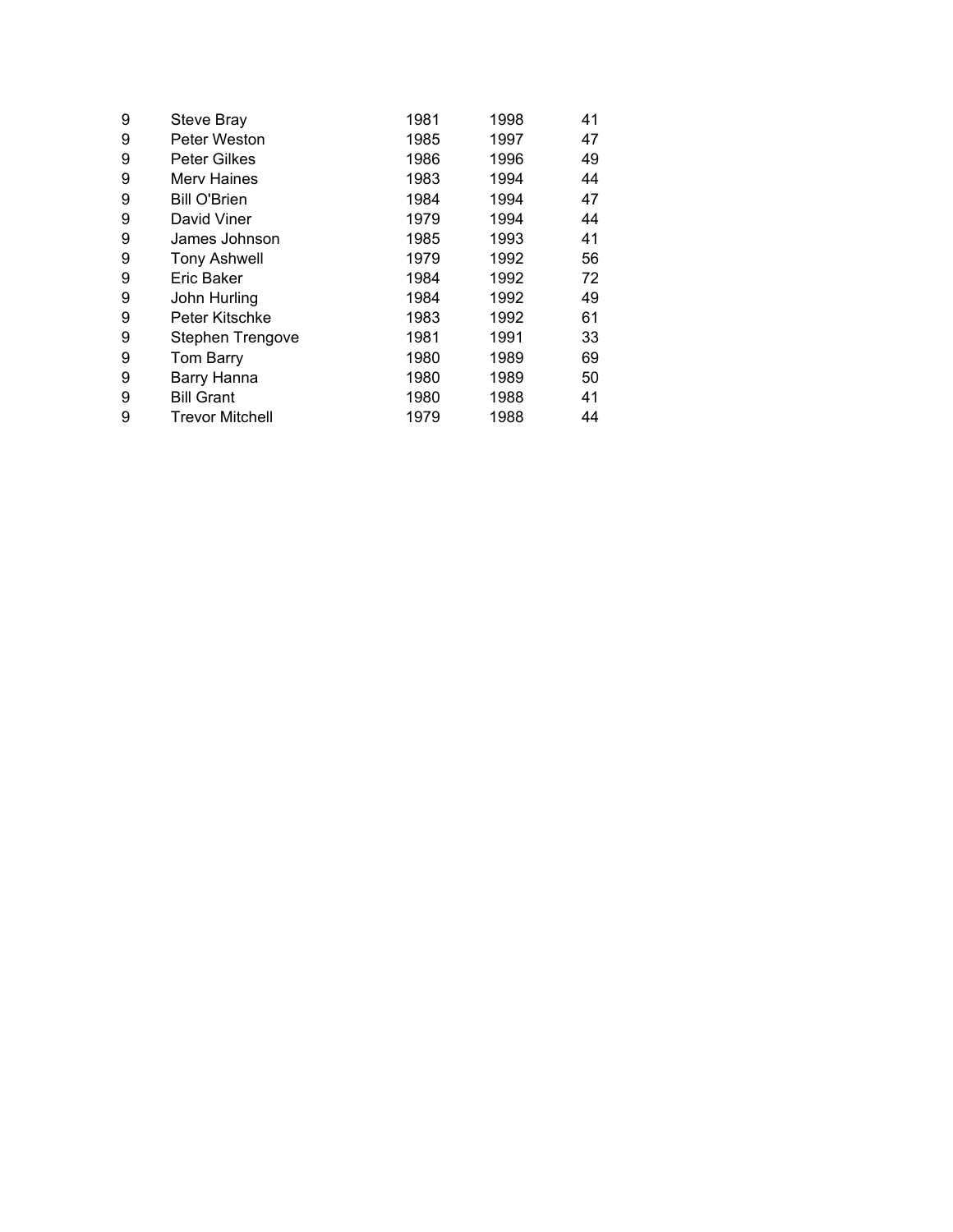## *10 Warriors or Legends were successful in adding to their tally in 2020*

| Age      | <b>BIB NUMBER</b> |                 | Years<br>between |
|----------|-------------------|-----------------|------------------|
| at Tenth | <b>Warrior</b>    | Legend          | 9th & 10th       |
| 41       | W 011             | $L_{03}$        | 1                |
| 34       | W 001             | L <sub>07</sub> | 1                |
| 42       | W 033             | L06             | 1                |
| 44       | W 056             | L08             | 1                |
| 47       | W 069             | L09             | 1                |
| 45       | W 002             | L <sub>01</sub> | 1                |
| 56       | W 073             | L <sub>11</sub> | 1                |
| 41       | W 010             | L <sub>02</sub> | 1                |
| 38       | W 023             | L05             | 1                |
| 44       | W 013             | L04             | 1                |
| 53       | W 064             | $L$ 10          | 1                |
| 48       | W 007             |                 | 1                |
| 54       | W 040             | ٠.              | 1                |
| 58       | W 008             | ٠.              | 1                |
| 46       | W 016             | ٠.              | 1                |
| 45       | W 009             | ٠.              | 1                |
| 61       | W 037             | ٠.              | 1                |
| 57       | W 077             | .,              | 1                |
| 48       | W 082             | ٠.              | 1                |
| 48       | W 090             | ٠.              | 1                |
| 44       | W 101             | ٠.              | $\overline{c}$   |
| 51       | W 038             | ٠.              | 1                |
| 53       | W 099             | ٠.              | 1                |
| 55       | W 104             |                 | 1                |
| 59       | W 109             | ٠.              | 1                |
| 60       | W 028             | ٠.              | 1                |
| 49       | W 089             | ٠.              | 1                |
| 43       | W 098             | ٠.              | 1                |
| 52       | W 107             | . .             | 1                |
| 38       | W 020             | ٠.              | 1                |
| 42       | W 043             |                 | 1                |
| 63       | W 066             |                 | 1                |
| 55       | W 096             |                 | 1                |
| 41       | W 106             |                 | $\overline{c}$   |
| 44       | W 006             |                 | 1                |
| 54       | W 021             |                 | 1                |
| 49       | W 022             |                 | 1                |
| 47       | W 032             |                 | 1                |
| 42       | W 041             |                 | 1                |
| 44       | W 057             |                 | 1                |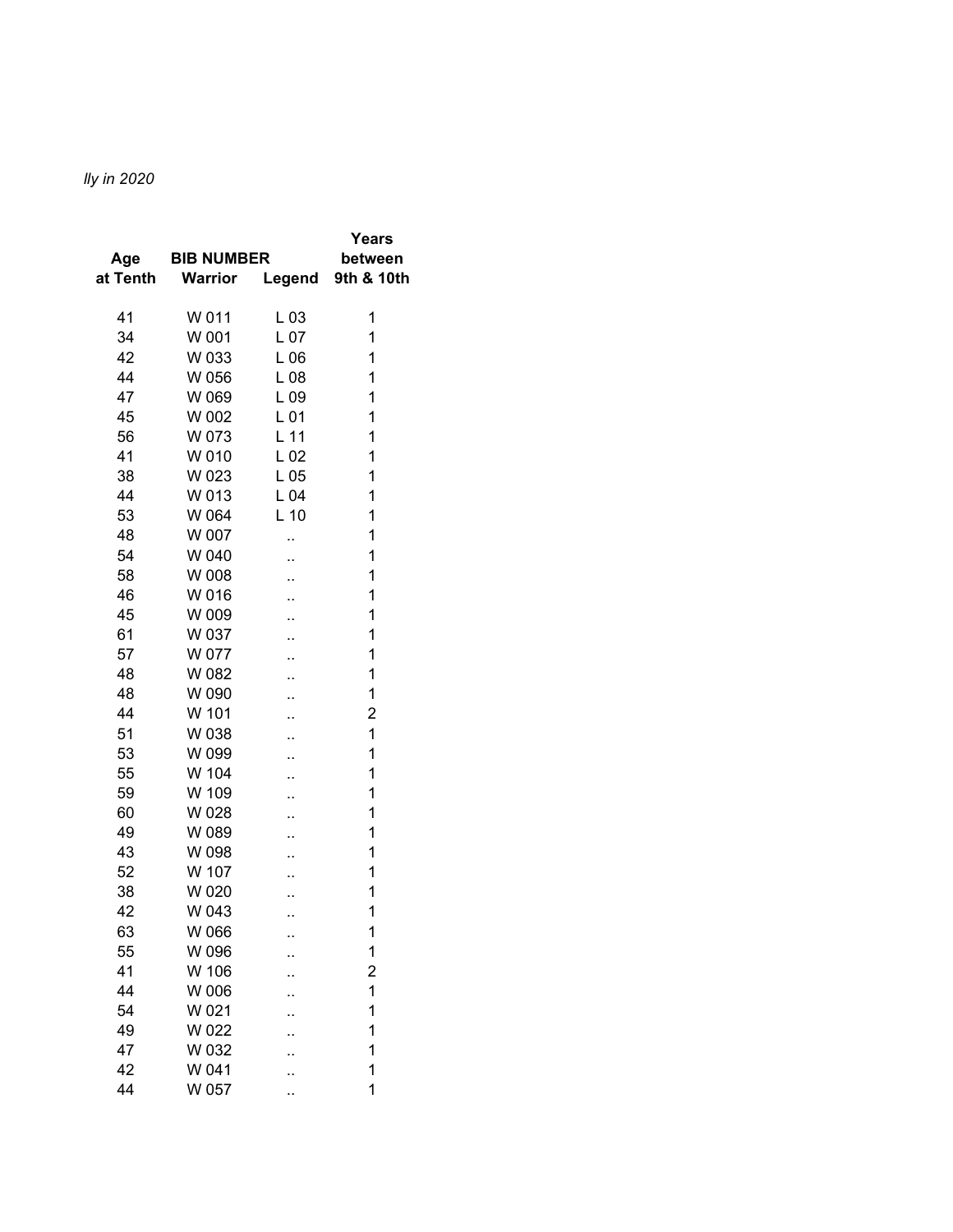| 48 | W 076 | 1              |
|----|-------|----------------|
| 55 | W 085 | 1              |
| 59 | W 092 | 1              |
| 41 | W 105 | 1              |
| 55 | W 025 | 1              |
| 39 | W 035 | 1              |
| 48 | W 044 | 1              |
| 28 | W 046 | 1              |
| 48 | W 054 | 1              |
| 42 | W 067 | 1              |
| 45 | W 080 | $\overline{c}$ |
| 50 | W 083 | $\mathbf 1$    |
| 53 | W 088 | 1              |
| 49 | W 094 | 1              |
| 51 | W 110 | $\overline{c}$ |
| 44 | W 004 | $\mathbf 1$    |
| 43 | W 005 | 1              |
| 66 | W 014 | 1              |
| 34 | W 042 | 1              |
| 41 | W 052 | 1              |
| 42 | W 063 | 1              |
| 57 | W 070 | 1              |
| 54 | W 091 | 1              |
| 48 | W 095 | 1              |
| 56 | W 097 | 1              |
| 47 | W 003 | 1              |
| 59 | W 024 | 1              |
| 52 | W 029 | 1              |
| 40 | W 048 | 1              |
| 53 | W 061 | 1              |
| 60 | W 074 | 1              |
| 50 | W 078 | 1              |
| 49 | W 084 | $\overline{c}$ |
| 57 | W 102 | $\mathbf{1}$   |
| 71 | W 111 | $\overline{1}$ |
| 49 | W 112 | 1              |
| 48 | W 114 | <br>1          |
| 56 | W 117 | 1              |
| 54 | W 118 | 1              |
| 38 | W 012 | 1              |
| 43 | W 026 | $\overline{c}$ |
| 57 | W 034 | 1              |
| 43 | W 039 | 1              |
| 53 | W 050 | 1              |
| 45 | W 051 | $\overline{c}$ |
| 44 | W 058 | 1              |
| 49 | W 060 | 1              |
| 51 | W 065 | 1              |
| 40 | W 072 | 1              |
| 40 | W 086 | $\overline{2}$ |
|    |       |                |